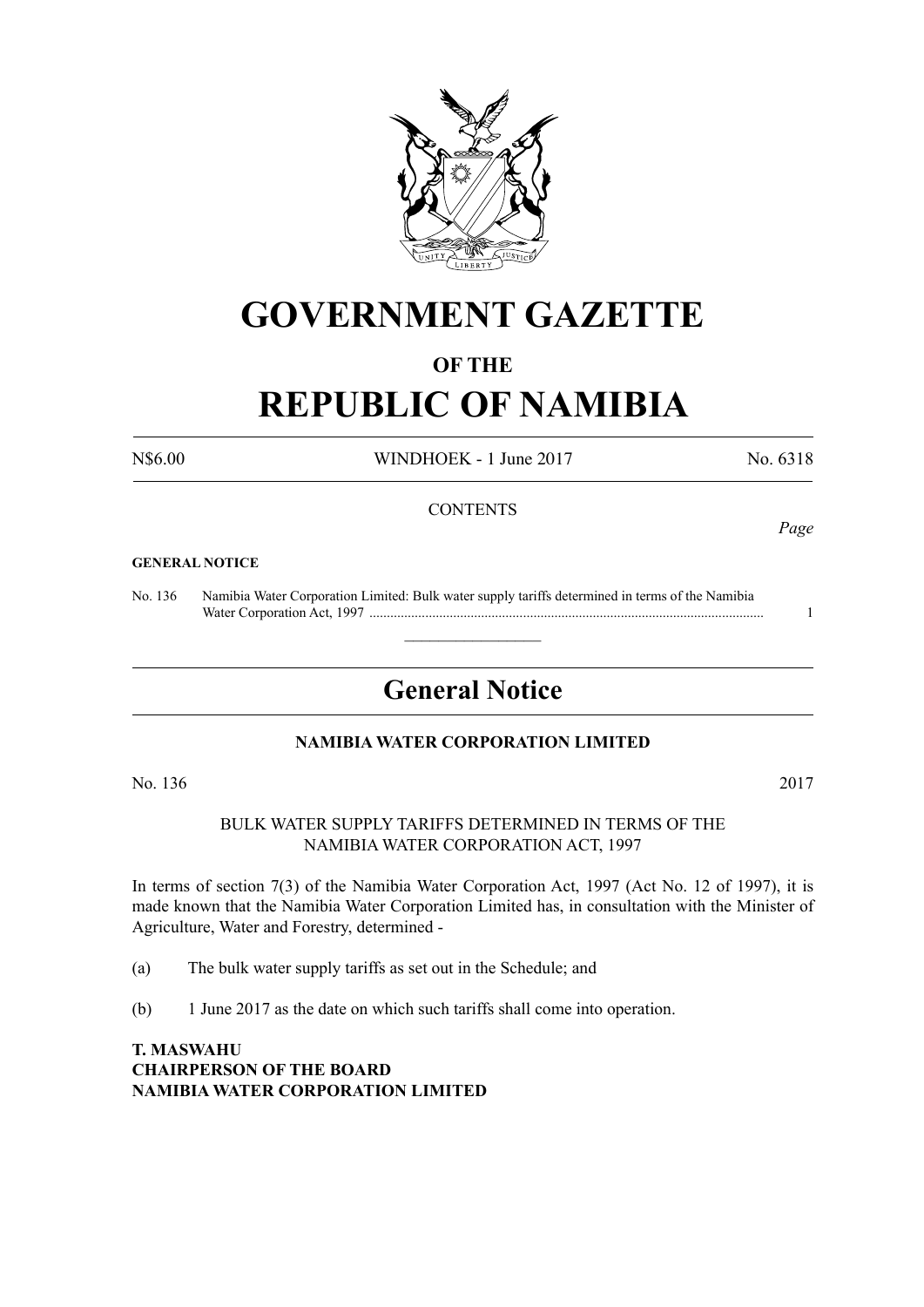| <b>Scheme Code</b> | <b>Scheme Description</b>          | <b>Tariff</b><br>2016 | $\frac{0}{0}$<br><b>Increase</b> | <b>Tariff</b><br>2017 |
|--------------------|------------------------------------|-----------------------|----------------------------------|-----------------------|
| <b>TSU</b>         | Tsumkwe                            | 10.50                 | 11%                              | 11.65                 |
| <b>REK</b>         | Rooidaghek                         | 10.10                 | 11%                              | 11.20                 |
| <b>OMA</b>         | Omataku                            | 10.10                 | 11%                              | 11.20                 |
| <b>MKT</b>         | M'Kata                             | 10.10                 | 11%                              | 11.20                 |
| <b>MGD</b>         | Mangetti Duin                      | 10.10                 | 11%                              | 11.20                 |
| <b>MAR</b>         | Maroelaboom                        | 10.10                 | 11%                              | 11.20                 |
| <b>HEK</b>         | Rundu Gate                         | 10.10                 | 11%                              | 11.20                 |
| <b>AAS</b>         | Aasvoelnes                         | 10.10                 | 11%                              | 11.20                 |
| <b>BOI</b>         | <b>Booster Station-Isize</b>       | 10.60                 | 11%                              | 11.75                 |
| <b>DAR</b>         | Andara                             | 9.65                  | 11%                              | 10.70                 |
| <b>DIV</b>         | Divundu                            | 9.80                  | 13%                              | 11.05                 |
| <b>GAN</b>         | Bagani                             | 9.65                  | 11%                              | 10.70                 |
| <b>IMP</b>         | Kandjimi Murangi                   | 7.50                  | 11%                              | 8.35                  |
| <b>KAB</b>         | Katima-Bukalo                      | 10.60                 | 11%                              | 11.75                 |
| <b>KAH</b>         | Kahenge                            | 10.60                 | 11%                              | 11.75                 |
| <b>KAH</b>         | Kahenge (Nkurenkuru Town off-take) | 10.90                 | 13%                              | 12.30                 |
| <b>KAP</b>         | Kapako Raw Water                   | 6.90                  | 11%                              | 7.65                  |
| <b>KAT</b>         | Katima Mulilo                      | 8.85                  | 13%                              | 10.00                 |
| <b>KMS</b>         | Katima Sibbida                     | 10.60                 | 11%                              | 11.75                 |
| <b>KAY</b>         | Kayengona                          | 7.70                  | 11%                              | 8.55                  |
| <b>KOM</b>         | Kongola-Makanga                    | 10.60                 | 11%                              | 11.75                 |
| <b>KSI</b>         | Kongola-Sibbida                    | 10.60                 | 11%                              | 11.75                 |
| LEI                | Mpunguvlei                         | 10.60                 | 11%                              | 11.75                 |
| <b>LIN</b>         | Linus Shashipapo                   | 9.05                  | 11%                              | 10.05                 |
| <b>MAM</b>         | Mamono                             | 7.90                  | 11%                              | 8.75                  |
| <b>MUP</b>         | Mupini                             | 8.95                  | 11%                              | 9.95                  |
| NJA                | Buinja                             | 10.60                 | 11%                              | 11.75                 |
| <b>NYA</b>         | Nyangana                           | 9.05                  | 11%                              | 10.05                 |
| OME                | Omega                              | 9.80                  | 11%                              | 10.90                 |
| <b>ORO</b>         | Tondoro                            | 10.60                 | 11%                              | 11.75                 |
| <b>RUN</b>         | Rundu Purification                 | 8.40                  | 13%                              | 9.50                  |
| <b>SAM</b>         | Sambiu                             | 8.05                  | 11%                              | 8.95                  |
| <b>SHA</b>         | Mashari Hospital                   | 8.35                  | 13%                              | 9.45                  |
| <b>UKA</b>         | Bukalo                             | 8.95                  | 11%                              | 9.95                  |
| <b>UPA</b>         | Rupara                             | 9.95                  | 11%                              | 11.05                 |
| <b>URU</b>         | Nkurenkuru                         | 9.80                  | 13%                              | 11.05                 |
| <b>NDI</b>         | Ndiyona                            | 9.05                  | 11%                              | 10.05                 |
| <b>KCL</b>         | Katima-Chichimani-Linyanti         | 10.60                 | 11%                              | 11.75                 |
| <b>UTA</b>         | Mafuta                             | 8.95                  | 11%                              | 9.95                  |
| <b>KAVANGO</b>     |                                    | 8.72                  |                                  | 9.78                  |
| <b>ELM</b>         | Elim                               | 11.70                 | 11%                              | 13.00                 |
| <b>ELM</b>         | Elim (Oshikuku Town Council)       | 12.05                 | 13%                              | 13.35                 |
| <b>KKN</b>         | Oshikuku North                     | 11.90                 | 11%                              | 13.20                 |
| <b>KMM</b>         | Oshikuku-Omungwelume               | 11.75                 | 11%                              | 13.05                 |
| <b>ELO</b>         | Oshivelo                           | 8.75                  | 11%                              | 9.70                  |
| <b>END</b>         | Endola North East                  | 11.70                 | 11%                              | 13.00                 |

### **TARIFFS SCHEDULE FOR THE FINANCIAL YEAR 2017/18**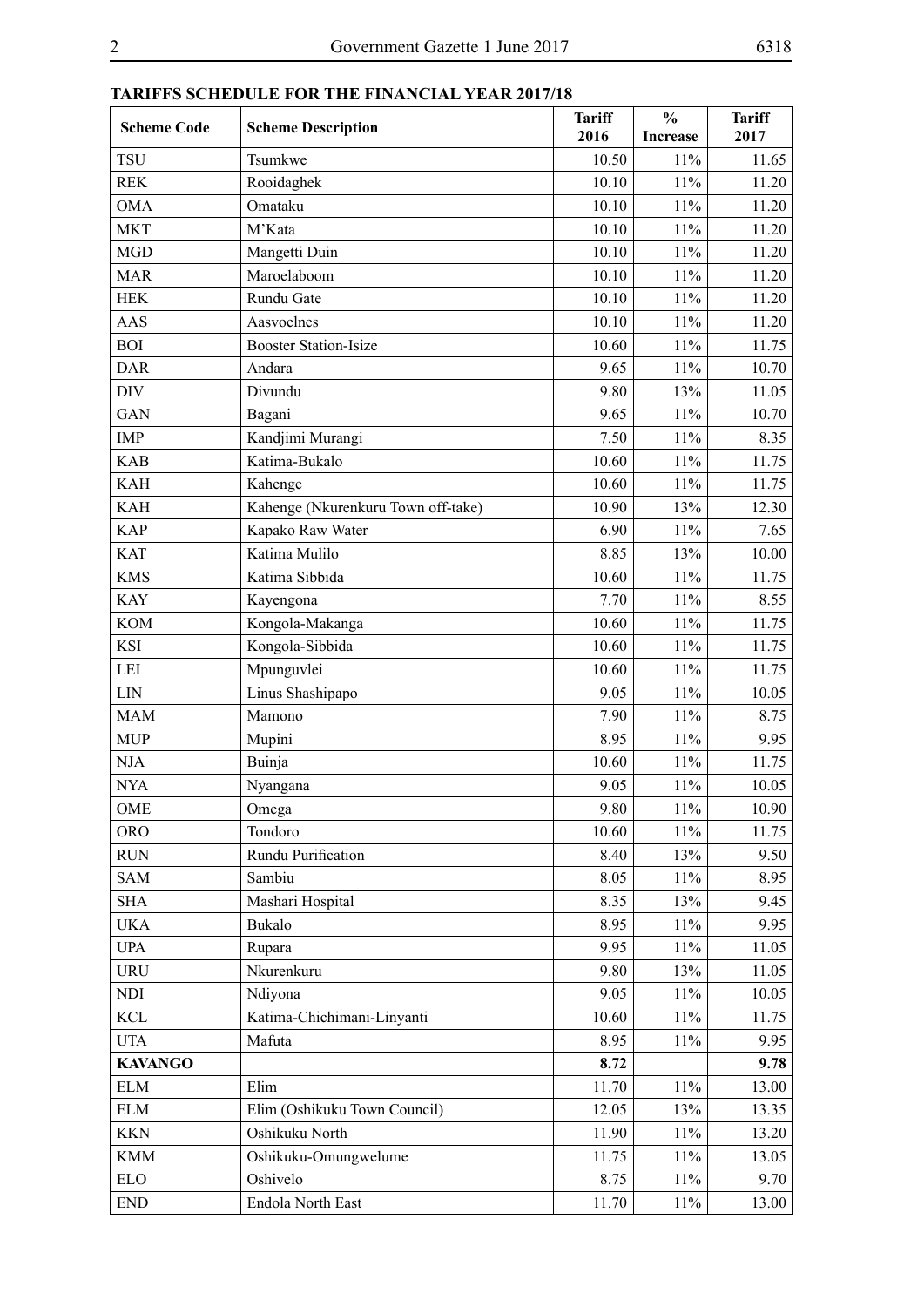| <b>END</b> | Endola North East (Helao Nafidi off-take)            | 12.05 | 13%    | 13.35 |
|------------|------------------------------------------------------|-------|--------|-------|
| GOO        | Omakango-Omafo                                       | 11.70 | 11%    | 13.00 |
| GOO        | Omakango-Omafo (Helao Nafidi off-take)               | 12.05 | 13%    | 13.35 |
| <b>GWA</b> | <b>Ondangwa Operations</b>                           | 13.90 | 13%    | 15.70 |
| $\rm{IIO}$ | Iindangungu-Oshigambo                                | 11.70 | $11\%$ | 13.00 |
| IOM        | Iindangungu-Omakango                                 | 11.70 | 11%    | 13.00 |
| <b>JOK</b> | Onandjokwe                                           | 11.70 | 11%    | 13.00 |
| <b>MBO</b> | Oshigambo                                            | 11.70 | 11%    | 13.00 |
| ODE        | Ondombe                                              | 11.70 | 11%    | 13.00 |
| <b>ODK</b> | Ombalantu-Ondukuta                                   | 11.70 | 11%    | 13.00 |
| <b>OEE</b> | Omafo-Eenhana                                        | 12.50 | 11%    | 14.15 |
| <b>OEE</b> | Omafo-Eenhana (Helao Nafidi off-take)                | 12.80 | 13%    | 14.45 |
| <b>OEE</b> | Omafo-Eenhana (Eenhana Town off-take)                | 12.80 | 13%    | 14.45 |
| <b>OEN</b> | Omakango-Endola                                      | 11.70 | 11%    | 13.00 |
| <b>OGC</b> | Ogongo - Oshakati Canal                              | 4.45  | 13%    | 4.95  |
| <b>OGK</b> | Ogongo-Okalongo                                      | 11.70 | 11%    | 13.00 |
| <b>OGO</b> | Ogongo Purification                                  | 12.80 | 13%    | 14.45 |
| <b>OGS</b> | Ogongo-Oshakati Pipeline                             | 11.90 | $11\%$ | 13.20 |
| <b>OGS</b> | Ogongo-Oshakati Pipeline (Oshikuku Town<br>off-take) | 12.20 | 13%    | 13.80 |
| <b>OGS</b> | Ogongo-Oshakati Pipeline (Oshakati Town<br>off-take) | 12.20 | 13%    | 13.80 |
| <b>OHA</b> | Ohangwena                                            | 12.45 | 11%    | 13.80 |
| <b>OHA</b> | Ohangwena (Helao Nafidi Town off-take)               | 12.80 | 13%    | 14.45 |
| OHP        | Olushandja Okahao                                    | 11.70 | 11%    | 13.00 |
| OHP        | Olushandja Okahao (Okahao Town off-take)             | 12.05 | 13%    | 13.60 |
| <b>OKA</b> | Okahao                                               | 13.10 | 13%    | 14.40 |
| <b>OLA</b> | Onayena-Iikokola                                     | 11.70 | $11\%$ | 13.00 |
| <b>OLR</b> | Olushandja-Ruacana                                   | 11.80 | 11%    | 13.10 |
| OLU        | Olushandja-Purification                              | 11.70 | $11\%$ | 13.00 |
| OLV        | Olushandja-Onavivi                                   | 11.70 | $11\%$ | 13.00 |
| <b>OLW</b> | Olushandja-Omakuwa                                   | 11.70 | $11\%$ | 13.00 |
| <b>OMM</b> | Omafo-Omungwelume                                    | 11.70 | 11%    | 13.00 |
| <b>OMM</b> | Omafo-Omungwelume (Helao Nafidi Town<br>off-take)    | 12.05 | 13%    | 13.60 |
| <b>OMO</b> | Ombalantu-Purification                               | 12.75 | 13%    | 14.40 |
| OMU        | Omakango-Onambutu                                    | 11.70 | 11%    | 13.00 |
| <b>ONA</b> | Onayena                                              | 11.70 | 11%    | 13.00 |
| <b>ONG</b> | Ongha                                                | 11.70 | 11%    | 13.00 |
| <b>ONI</b> | Ondangwa-Iindangungu                                 | 11.70 | 11%    | 13.00 |
| ONI        | Ondangwa-Iindangungu (Ondangwa Town<br>off-take)     | 12.05 | 13%    | 13.60 |
| <b>ONO</b> | Ondangwa-Oshali                                      | 11.95 | 11%    | 13.25 |
| <b>ONO</b> | Ondangwa-Oshali (Ondangwa Town off-take)             | 12.25 | 13%    | 13.85 |
| <b>OTS</b> | Omuthiya-Omutsegonime                                | 11.95 | 11%    | 13.50 |
| <b>OTS</b> | Omuthiya-Omutsegonime (Omuthiya Town<br>off-take)    | 12.25 | 13%    | 13.85 |
| <b>OOM</b> | Oshakati-Omapale                                     | 11.70 | 11%    | 13.00 |
| <b>OOM</b> | Oshakati-Omapale (Oshakati Town off-take)            | 12.05 | 13%    | 13.60 |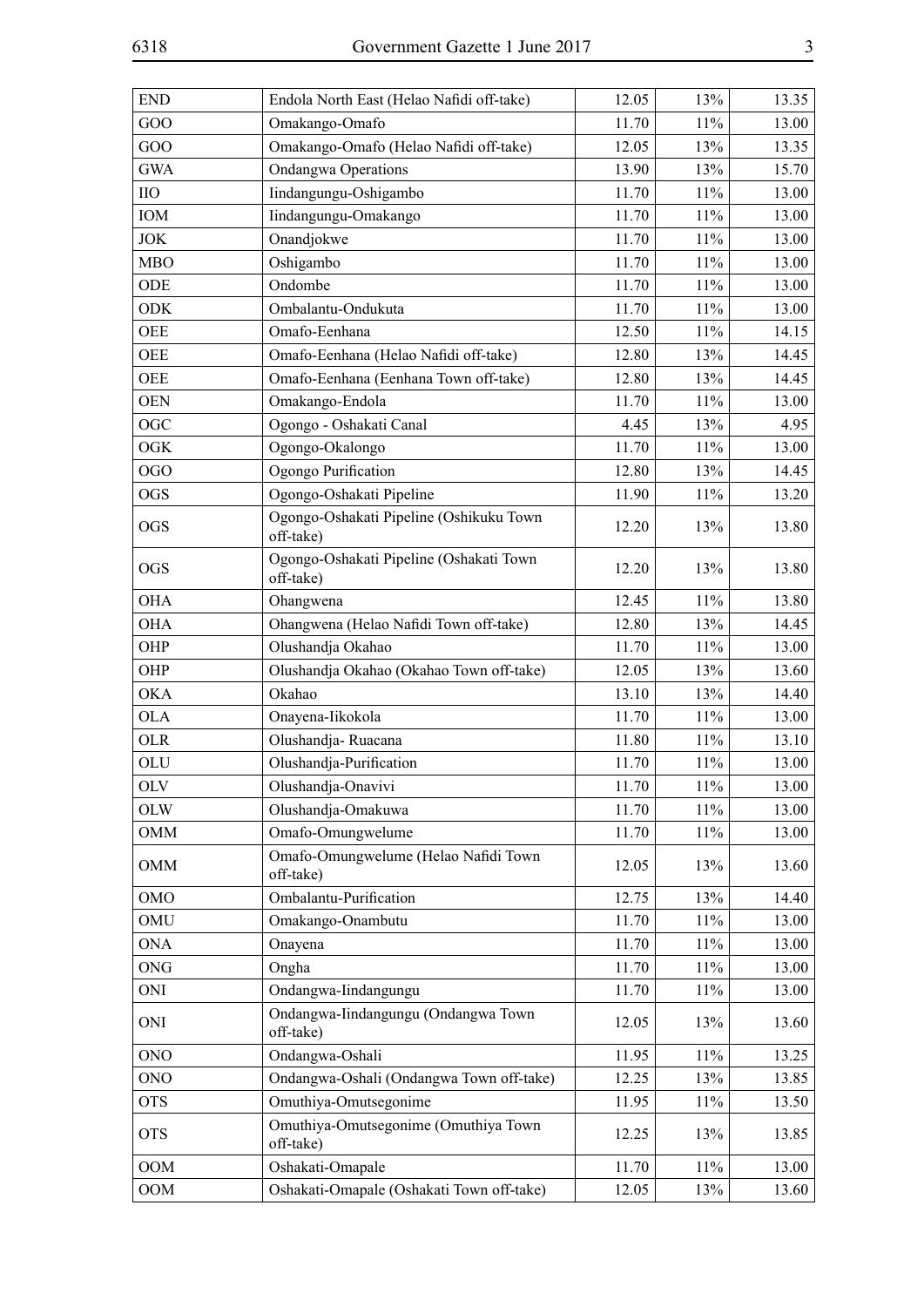| <b>OON</b>          | Oshakati-Ondangwa                            | 11.70 | 11%    | 13.00 |
|---------------------|----------------------------------------------|-------|--------|-------|
| <b>OON</b>          | Oshakati-Ondangwa (Oshakati Town off-take)   | 12.05 | 13%    | 13.60 |
| <b>OON</b>          | Oshakati-Ondangwa (Ongwediva Town off-take)  | 12.05 | 13%    | 13.60 |
| <b>OON</b>          | Oshakati-Ondangwa (Ondangwa Town off-take)   | 12.05 | 13%    | 13.60 |
| <b>OOS</b>          | Omafo-Oshikango                              | 12.75 | 11%    | 14.15 |
| <b>OOS</b>          | Omafo-Oshikango (Helao Nafidi Town off-take) | 13.15 | 13%    | 14.85 |
| <b>OPU</b>          | Opuwo                                        | 10.35 | 13%    | 11.70 |
| <b>OSO</b>          | Oshakati-Omakango                            | 11.70 | 11%    | 13.00 |
| <b>OSO</b>          | Oshakati-Omakango (Oshakati Town off-take)   | 12.05 | 13%    | 13.60 |
| <b>OST</b>          | Oshakati Town                                | 13.90 | 13%    | 15.70 |
| OTP                 | Oshali - Okatope                             | 11.95 | 11%    | 13.50 |
| <b>OYA</b>          | Okatope - Omuthiya                           | 11.95 | 11%    | 13.50 |
| <b>OYA</b>          | Okatope - Omuthiya (Omuthiya Town off-take)  | 12.27 | 13%    | 13.85 |
| <b>OTL</b>          | Ombalantu-Ontokolo                           | 11.70 | 11%    | 13.00 |
| <b>OTL</b>          | Ombalantu-Ontokolo (Outapi Town off-take)    | 12.05 | 13%    | 13.60 |
| <b>OTO</b>          | Ongwediva Town                               | 15.35 | 13%    | 17.35 |
| <b>ROR</b>          | Ruacana Mahenene                             | 12.50 | 11%    | 13.85 |
| <b>ROR</b>          | Ruacana Mahenene (Ruacana Town)              | 12.80 | 13%    | 14.45 |
| <b>TSA</b>          | Tsandi                                       | 11.70 | 11%    | 13.00 |
| <b>WAO</b>          | Ondangwa - Omuntele                          | 11.70 | 11%    | 13.00 |
| <b>WAO</b>          | Ondangwa-Omuntele (Ondangwa Town off-take)   | 12.05 | 13%    | 13.60 |
| <b>AMD</b>          | Amwaanda                                     | 11.70 | 11%    | 13.00 |
| <b>ELS</b>          | Elim South                                   | 11.70 | 11%    | 13.00 |
| <b>NAD</b>          | Onaanda                                      | 11.70 | 11%    | 13.00 |
| OBE                 | Oshigambo - Ondombe                          | 11.70 | 11%    | 13.00 |
| <b>OEP</b>          | Oshaango - Epembe                            | 11.70 | 11%    | 13.00 |
| GLO                 | Oshaango - Onangolo                          | 11.70 | 11%    | 13.00 |
| <b>MAN</b>          | Okamanya                                     | 11.70 | 11%    | 13.00 |
| <b>MAN</b>          | Okamanya (Ondangwa Town off-take)            | 12.05 | 13%    | 13.60 |
| LAE                 | Onembenge - Onyuulae                         | 11.70 | 11%    | 13.00 |
| <b>OSS</b>          | Oshigambo - Oshaango                         | 11.70 | 11%    | 13.00 |
| <b>OTZ</b>          | Otamanzi                                     | 11.70 | $11\%$ | 13.00 |
| OZL                 | Omuthiya - Akazulu                           | 11.70 | $11\%$ | 13.00 |
| <b>THA</b>          | Omuthiya - Ambende                           | 11.70 | $11\%$ | 13.00 |
| <b>TKL</b>          | Okatope - Okankolo                           | 11.70 | $11\%$ | 13.00 |
| TLE                 | Okatope - Omuntele                           | 11.70 | $11\%$ | 13.00 |
| <b>KMD</b>          | Okamwandi                                    | 11.70 | 11%    | 13.00 |
| <b>CUVELAI</b>      |                                              | 12.45 |        | 13.82 |
| <b>Water Supply</b> |                                              | 11.15 |        | 12.60 |
| <b>North</b>        |                                              |       |        |       |
| <b>WAS</b>          | Kwakwas                                      | 12.30 | $11\%$ | 13.65 |
| <b>OAM</b>          | Nauaspoort Oamites                           | 12.80 | 13%    | 14.45 |
| <b>NOB</b>          | Rehoboth Town                                | 12.05 | 13%    | 13.60 |
| LEO                 | Leonardville                                 | 13.20 | 13%    | 14.90 |
| APA                 | Onderombapa                                  | 8.45  | $11\%$ | 9.40  |
| <b>ARW</b>          | Artificial Recharge                          | 1.80  | 13%    | 2.05  |
| AMI                 | Aminuis                                      | 11.95 | 13%    | 13.50 |
| $\rm BUI$           | <b>Buitepos</b>                              | 13.20 | 13%    | 14.90 |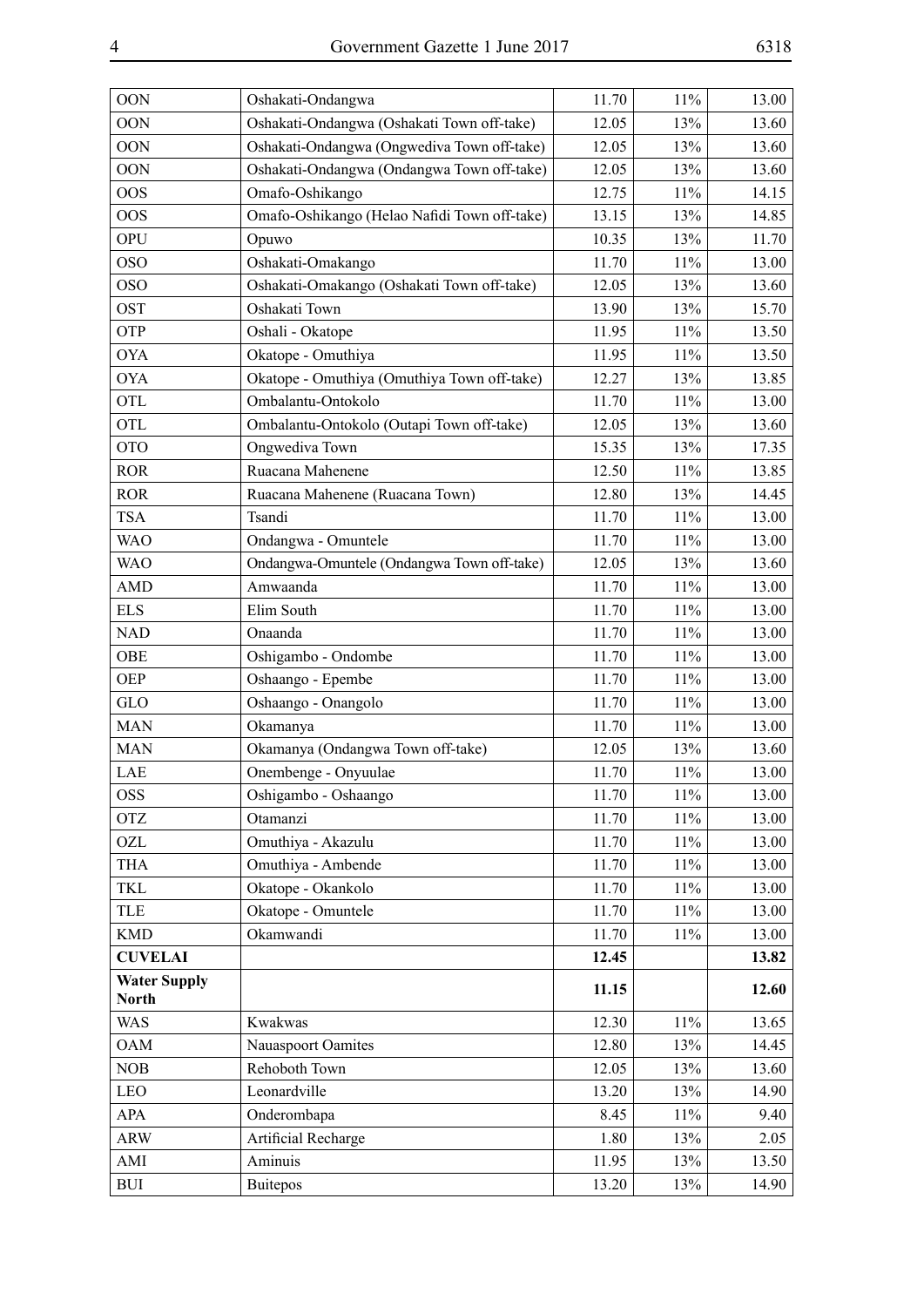| <b>ENE</b>    | Otjinene                                    | 11.50 | 11%    | 12.75 |
|---------------|---------------------------------------------|-------|--------|-------|
| <b>EPU</b>    | Epukiro Post 3                              | 11.80 | 11%    | 13.10 |
| <b>ERN</b>    | Ernst Meyer                                 | 10.40 | 11%    | 11.55 |
| <b>GBH</b>    | Swart Nossob Borehole                       | 7.75  | 11%    | 8.60  |
| <b>GOB</b>    | Gobabis Purification                        | 14.35 | 13%    | 16.20 |
| <b>IRO</b>    | Epikuro Post 10                             | 11.80 | 11%    | 13.10 |
| <b>JGS</b>    | Windhoek Airport (domestic)                 | 15.75 | 13%    | 17.80 |
| <b>PLE</b>    | Du Plessisplaas                             | 12.55 | 11%    | 13.95 |
| <b>ROG</b>    | Otjivero-Gobabis                            | 12.70 | 11%    | 14.10 |
| <b>TAL</b>    | Talismanis Rietfontein Lister               | 11.90 | 11%    | 13.20 |
| <b>WIT</b>    | Witvlei                                     | 12.95 | 13%    | 14.65 |
| <b>BBA</b>    | Von Bach - Windhoek                         | 17.00 | 13%    | 19.20 |
| <b>DOR</b>    | Dordabis                                    | 11.50 | 11%    | 12.75 |
| <b>FRI</b>    | Friedenhau Dam                              | 12.30 | 11%    | 13.65 |
| HOC           | Hochfeld                                    | 11.50 | 11%    | 12.75 |
| IRI           | Osire                                       | 10.30 | 11%    | 11.45 |
| OAB           | Osona Military Base                         | 10.90 | 13%    | 12.30 |
| <b>OKJ</b>    | Von Bach - Okahandja                        | 12.00 | 13%    | 13.55 |
| OOC           | Okakarara - Omatako Canal                   | 7.10  | 11%    | 7.90  |
| <b>OMV</b>    | Omatako Dam - Von Bach                      | 7.35  | 13%    | 8.30  |
| OXI           | Ovitoto                                     | 11.05 | 11%    | 12.25 |
| <b>SDK</b>    | Swakoppoort - Okongava                      | 8.30  | 13%    | 9.40  |
| <b>SWA</b>    | Swakoppoort - Von Bach                      | 8.30  | 13%    | 9.40  |
| <b>KHOMAS</b> |                                             | 15.75 |        | 16.75 |
| <b>ATI</b>    | Okamatapati                                 | 10.95 | 11%    | 12.15 |
| <b>ATO</b>    | Okondjatu                                   | 10.95 | 11%    | 12.15 |
| <b>BER</b>    | Berg Aukas - Elandspan                      | 11.30 | $11\%$ | 12.55 |
| <b>ENZ</b>    | Goblenz - Okakarara                         | 9.95  | 11%    | 11.05 |
| <b>GBZ</b>    | Goblenz                                     | 11.30 | $11\%$ | 12.55 |
| <b>GWK</b>    | Omatako - Grootfontein                      | 5.40  | $11\%$ | 6.00  |
| <b>KBH</b>    | Karstland                                   | 5.35  | $11\%$ | 5.95  |
| <b>OTK</b>    | Okakarara - Elandspan                       | 9.80  | 11%    | 10.90 |
| <b>SRU</b>    | Okakarara Town                              | 11.00 | 13%    | 12.45 |
| TSI           | Tsintsabis                                  | 11.15 | $11\%$ | 12.40 |
| <b>TWA</b>    | Okahitwa                                    | 10.95 | 11%    | 12.15 |
| <b>WSW</b>    | Waterberg Purification                      | 9.80  | 11%    | 10.90 |
| <b>ANK</b>    | Anker                                       | 10.85 | 11%    | 12.05 |
| <b>BRA</b>    | Braunfels - Khorixas                        | 9.45  | 11%    | 10.50 |
| <b>EIN</b>    | Fransfontein                                | 10.45 | 11%    | 11.60 |
| <b>ELD</b>    | Kalkfeld                                    | 11.15 | 11%    | 12.40 |
| <b>ERW</b>    | Erwee                                       | 10.85 | 11%    | 12.05 |
| <b>GAK</b>    | Gainatseb/Khorixas                          | 8.40  | 11%    | 9.35  |
| <b>GAK</b>    | Gainatseb/Khorixas (Khorixas Town off-take) | 8.65  | 13%    | 9.75  |
| <b>KAM</b>    | Kamanjab                                    | 12.15 | 13%    | 13.75 |
| KHO           | Korixas Reservoir                           | 11.10 | 13%    | 12.55 |
| <b>NDU</b>    | Otjovasandu                                 | 11.35 | 11%    | 12.60 |
| OMB           | Ombika                                      | 10.80 | 11%    | 12.00 |
| <b>OTA</b>    | Otavi                                       | 10.60 | 13%    | 12.00 |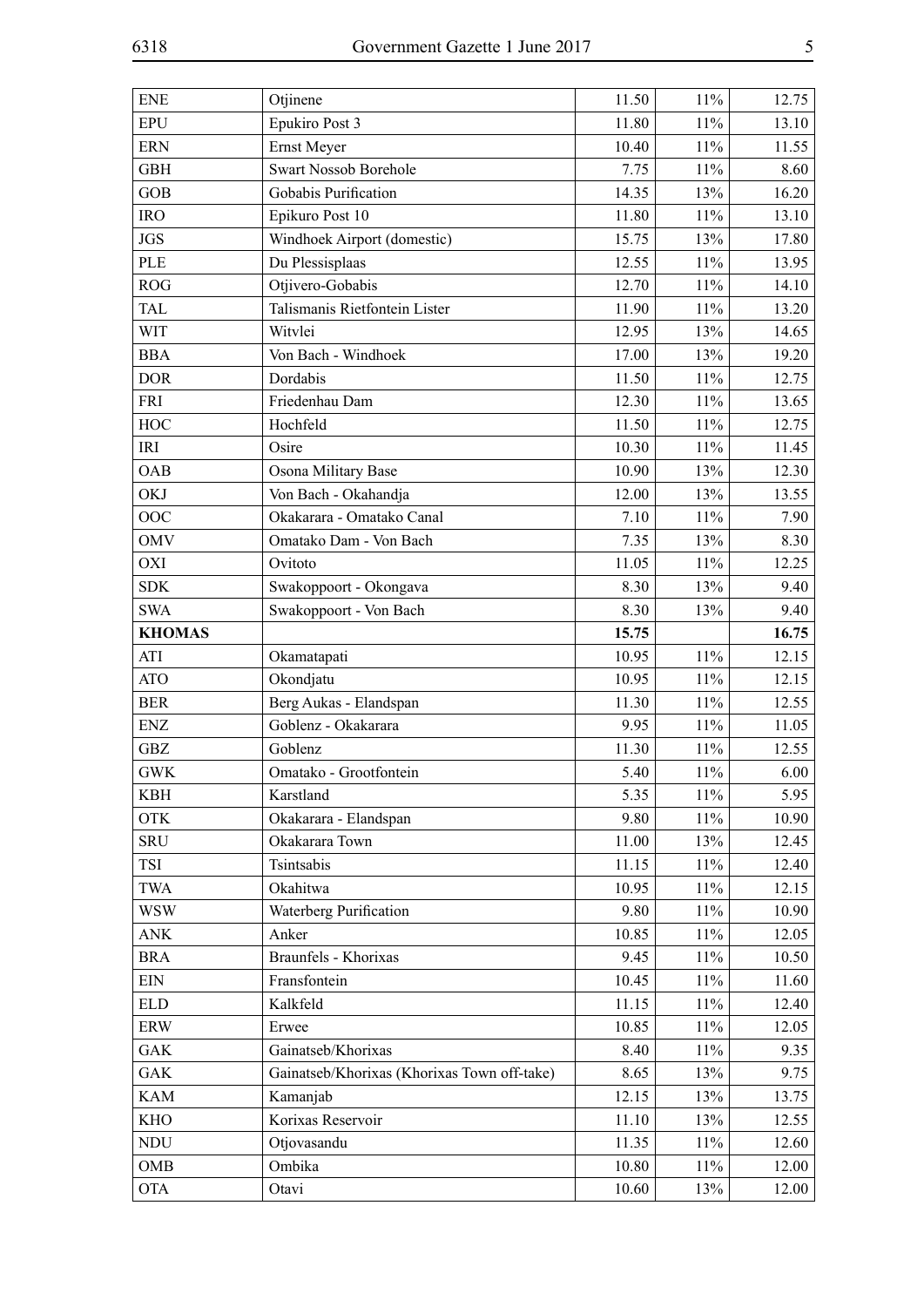| <b>OTJ</b>                     | Omatjenne-Otjiwarongo                                | 11.00 | 11%    | 12.20 |
|--------------------------------|------------------------------------------------------|-------|--------|-------|
| <b>OTJ</b>                     | Omatjenne-Otjiwarongo (Otjiwarongo Town<br>off-take) | 11.35 | 13%    | 12.85 |
| <b>RAS</b>                     | Omarassa-Otjiwarongo                                 | 11.00 | 11%    | 12.20 |
| <b>RAS</b>                     | Omarassa-Otjiwarongo (Otjiwarongo Town<br>off-take)  | 11.35 | 13%    | 12.85 |
| <b>SES</b>                     | Sesfontein                                           | 11.00 | 11%    | 12.20 |
| <b>SIG</b>                     | Bergsig                                              | 11.00 | 11%    | 12.20 |
| TJI                            | Otjiwarongo Reservoir                                | 13.40 | 13%    | 15.15 |
| <b>BRANDBERG</b>               |                                                      | 11.45 |        | 12.87 |
| <b>Water Supply</b><br>Central |                                                      | 14.90 |        | 15.40 |
| <b>ARA</b>                     | Aranos                                               | 9.50  | 13%    | 10.75 |
| <b>BDP</b>                     | Noordoewer Border Post                               | 13.05 | 13%    | 14.75 |
| <b>GIB</b>                     | Orab Gibeon                                          | 9.80  | 13%    | 11.05 |
| GOC                            | Gochas                                               | 12.15 | 13%    | 13.75 |
| <b>HAR</b>                     | Hardap Purification                                  | 12.20 | 13%    | 13.80 |
| <b>HIS</b>                     | Hardap Irrigation Purification                       | 13.80 | 13%    | 15.60 |
| <b>IET</b>                     | Stampriet                                            | 10.95 | 13%    | 12.35 |
| <b>KAL</b>                     | Kalkrand                                             | 12.45 | 13%    | 14.05 |
| <b>KLE</b>                     | Klein Manasse                                        | 12.45 | 13%    | 14.05 |
| <b>KRI</b>                     | Kriess                                               | 11.50 | 11%    | 12.75 |
| <b>MAL</b>                     | Maltahohe                                            | 10.75 | 13%    | 12.15 |
| <b>SCH</b>                     | Schlip                                               | 8.85  | 11%    | 9.85  |
| <b>ARI</b>                     | Ariamsvlei                                           | 12.75 | 13%    | 14.40 |
| <b>ARO</b>                     | Aroab                                                | 12.15 | 13%    | 13.75 |
| <b>AUS</b>                     | Aus                                                  | 13.05 | 13%    | 14.75 |
| <b>BET</b>                     | Bethanie                                             | 10.50 | 13%    | 11.85 |
| EBA                            | Berseba                                              | 12.10 | 13%    | 13.65 |
| GAB                            | Gabis                                                | 9.80  | 11%    | 10.90 |
| GAI                            | Gainachas                                            | 11.50 | 11%    | 12.75 |
| <b>GRU</b>                     | Grunau                                               | 12.45 | 13%    | 14.05 |
| <b>KOS</b>                     | Kosis                                                | 9.80  | 11%    | 10.90 |
| <b>LUD</b>                     | Koichabpan Luderitz                                  | 13.65 | 13%    | 15.40 |
| <b>OES</b>                     | Koes                                                 | 10.90 | 13%    | 12.30 |
| TSE                            | <b>Tses</b>                                          | 12.10 | 13%    | 13.65 |
| <b>UDE</b>                     | Naute Purification                                   | 12.00 | 13%    | 13.55 |
| <b>URG</b>                     | Karasburg Purification                               | 13.20 | 13%    | 14.90 |
| <b>WAR</b>                     | Warmbad                                              | 11.50 | 11%    | 12.75 |
| <b>ROH</b>                     | Rosh Pinah Town                                      | 8.55  | 13%    | 9.65  |
| <b>WER</b>                     | Noordoewer                                           | 13.05 | 13%    | 14.75 |
| <b>KARAS</b>                   |                                                      | 11.75 |        | 13.26 |
| <b>TUB</b>                     | Tubusses                                             | 10.85 | 11%    | 12.05 |
| <b>NEI</b>                     | Nei-Neis-Uis                                         | 11.00 | 11%    | 12.20 |
| <b>OKO</b>                     | Okombahe                                             | 7.80  | 11%    | 8.65  |
| ANI                            | Anichab                                              | 10.85 | 11%    | 12.05 |
| <b>BEB</b>                     | Gobabeb                                              | 11.10 | 13%    | 12.55 |
| <b>GEB</b>                     | Otjimbingwe-Town                                     | 9.85  | 11%    | 10.95 |
| <b>GWE</b>                     | Otjimbingwe-Rural                                    | 11.00 | $11\%$ | 12.20 |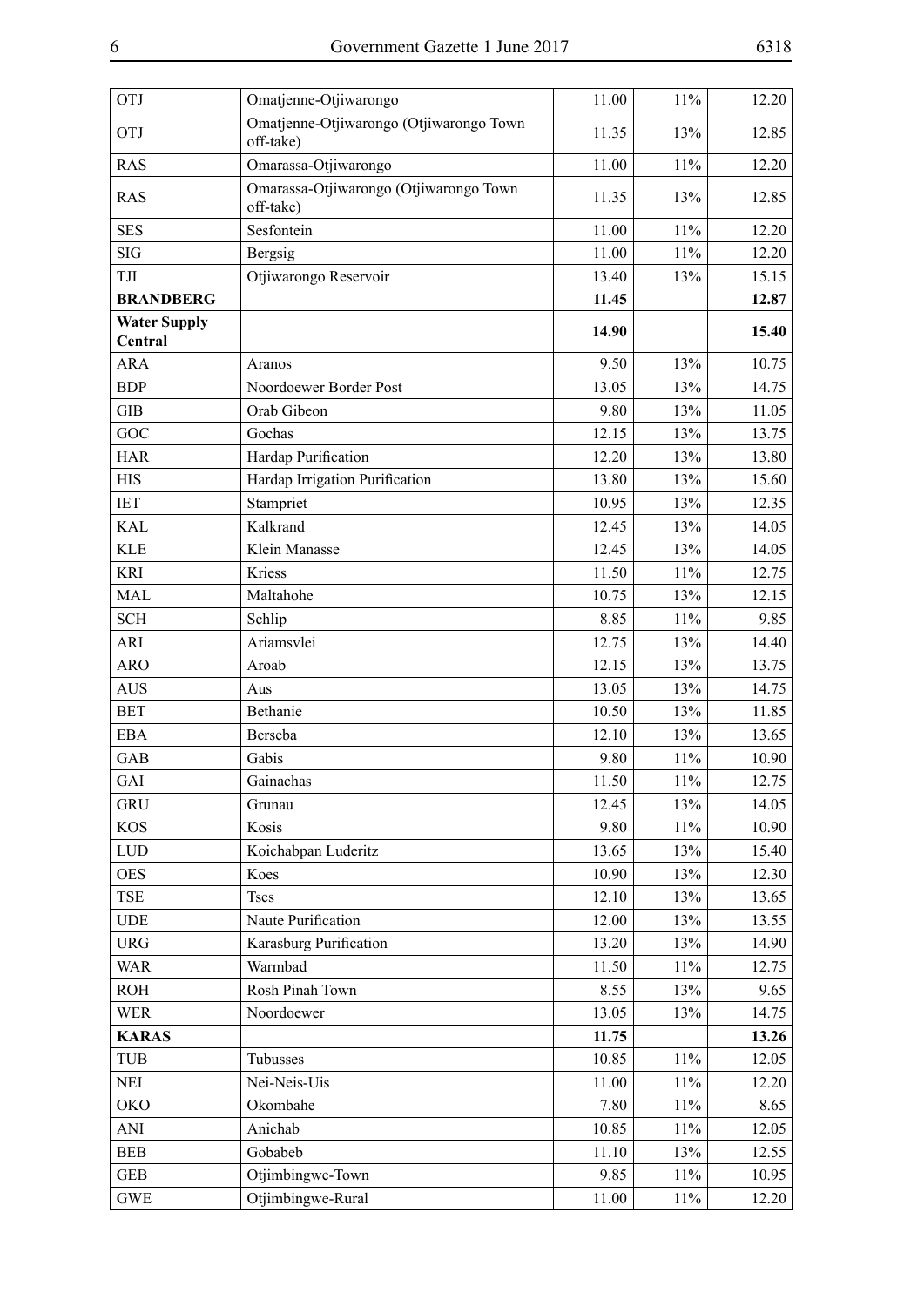| <b>HEN</b>          | Henties Bay (ground water)                 | 9.30  | 14%        | 10.60 |
|---------------------|--------------------------------------------|-------|------------|-------|
| <b>HEN</b>          | Henties Bay (blended water)                |       |            | 14.81 |
| <b>KAR</b>          | Karibib Boreholes                          | 12.16 | 13%        | 13.75 |
| <b>KUP</b>          | Karibib Purification                       | 13.75 | 13%        | 15.55 |
| ROB                 | Rooibank - Mile 7 Resevoir (ground water)  | 9.10  | 16%        | 10.60 |
| ROB                 | Rooibank - Mile 7 Resevoir (blended water) |       |            | 14.81 |
| <b>SKD</b>          | Swakopmund Reservoir (ground water)        | 9.65  | 10%        | 10.60 |
| <b>SKD</b>          | Swakopmund Reservoir (blended water)       |       |            | 14.81 |
| SOS                 | Omdel-Swakopmund (ground water)            | 10.65 | $-1\%$     | 10.60 |
| SOS                 | Omdel-Swakopmund (blended water)           |       |            | 14.81 |
| <b>SPI</b>          | Spitzkoppe                                 | 12.20 | 11%        | 13.55 |
| SSS                 | Swartbank Schwartzek (ground water)        | 8.85  | 20%        | 10.60 |
| SSS                 | Swartbank Schwartzek (blended water)       |       |            | 14.81 |
| <b>ARD</b>          | Arandis Town (ground water)                | 11.10 | $-5%$      | 10.60 |
| <b>ARD</b>          | Arandis Town (blended water)               |       |            | 14.81 |
| <b>USA</b>          | <b>Usakos Town</b>                         | 12.70 | 13%        | 14.35 |
| <b>SRA</b>          | Swakopmund-Rossing                         | 11.10 | $-5%$      | 10.60 |
| <b>SRA</b>          | Swakopmund-Rossing (blended water)         |       |            | 14.81 |
| <b>NAMIB</b>        |                                            | 9.55  |            | 10.76 |
| <b>Water Supply</b> |                                            |       |            |       |
| South               |                                            | 10.30 |            | 11.63 |
|                     | <b>MINES</b>                               |       |            |       |
| NCB                 | Navachab Mine                              | 8.56  | <b>FCR</b> | 8.99  |
| <b>SRA</b>          | Swakopmund-Rossing (Rossing Uranium)       | 11.58 | <b>FCR</b> | 13.99 |
| <b>LHU</b>          | Langer Heinrich                            | 8.65  | <b>FCR</b> | 8.75  |
| <b>HUS</b>          | Husab Mine                                 | 16.08 | <b>FCR</b> | 8.90  |
| <b>SKP</b>          | <b>Skorpion Mine</b>                       | 13.57 | <b>FCR</b> | 13.82 |
| <b>ROS</b>          | Rosh Pinah Mine                            | 8.63  | <b>FCR</b> | 9.70  |
| <b>ASE</b>          | Otjihase                                   | 14.12 | <b>FCR</b> | 16.54 |
| <b>TOTAL MINES</b>  |                                            |       |            |       |
|                     | <b>COMMERCIAL</b>                          |       |            |       |
| AIA                 | Ai-Ais                                     | 20.50 | 13%        | 23.15 |
| <b>OKU</b>          | Okaukeujo                                  | 7.65  | 13%        | 8.65  |
| <b>NAM</b>          | Namutoni                                   | 7.25  | 13%        | 8.20  |
| <b>HAL</b>          | Halali                                     | 13.05 | 13%        | 14.75 |
| <b>FKS</b>          | Finkenstein                                | 20.70 | 13%        | 23.40 |
| <b>HER</b>          | Herborthsblick                             | 20.70 | 13%        | 23.40 |
| <b>BBA</b>          | Meatco Okapuka                             | 21.95 | 25%        | 27.45 |
| <b>BBA</b>          | Namib Poultry Industries                   | 27.42 | 13%        | 30.98 |
| <b>TER</b>          | Terrace Bay                                | 14.60 | 13%        | 16.50 |
| <b>DAA</b>          | Daan Viljoen                               | 23.30 | 13%        | 26.30 |
| <b>GBM</b>          | Von Bach-Gross Barmen                      | 13.20 | 13%        | 14.90 |
| <b>VBR</b>          | Von Bach Resort                            | 12.55 | 13%        | 14.15 |
| <b>SUN</b>          | Sungate                                    | 21.95 | 13%        | 24.80 |
| <b>JGS</b>          | Windhoek Airport                           | 21.95 | 13%        | 24.80 |
| <b>TOTAL</b>        |                                            |       |            |       |
| <b>COMMERCIAL</b>   |                                            | 13.00 |            | 16.01 |
|                     | <b>IRRIGATION</b>                          |       |            |       |
| <b>HAD</b>          | Hardap Dam                                 | 0.28  | 10%        | 0.30  |